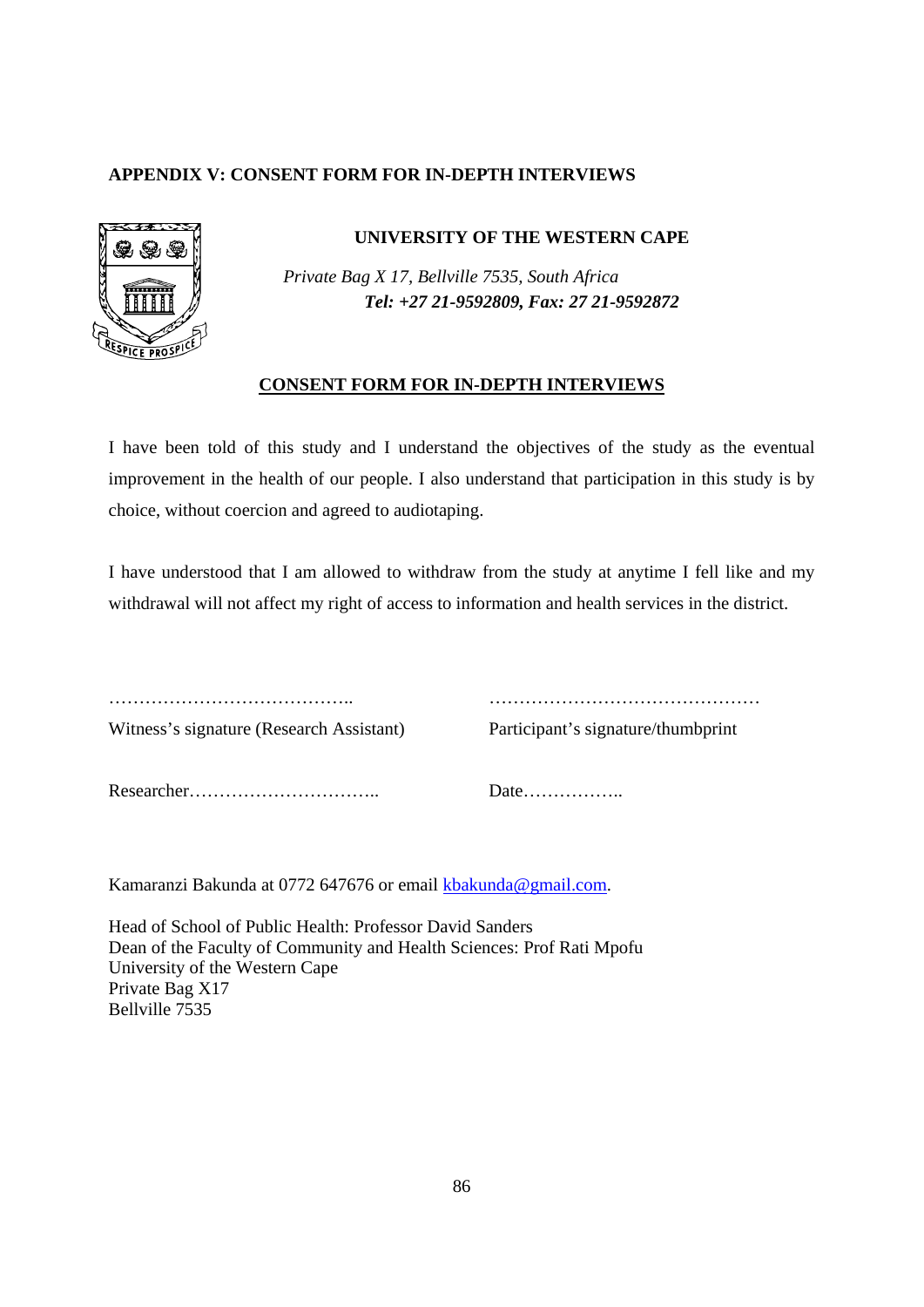## **APPENDIX VI: PERMISSION TO CARRY OUT RESEARCH**

**Bakunda Kamaranzi Central Public Health Laboratories Ministry of Health P.O. Box 7272 Kampala Uganda** 

The District Health Officer, Mbale

Dear Sir,

## **RE: APPLICATION FOR PERMISSION TO CONDUCT A RESEARCH STUDY IN MBALE DISTRICT**

I am a Master Degree student in my final Mexican Metal Mestern Cape, South Africa. As a requirement for **THE BULLISHEM Study** at to carry out research study and I have chosen *exploring the factors* **responsible for late presentation** of children under five and *pregnant women with malaria for treatment at health Sub District.* My target population will be caregivers **UNIVERSITY** of the <sup>ITS</sup>, pregnant women and health care service providers at Bungokho HealWESTERN CAPE

Since I am dealing with an important and widespread problem – malaria, confidentially will be ensured and I will share with you the outcomes and recommendations to inform your policy and guidelines. I humbly request your office to grant me permission to conduct the study. Attached is a copy of the research proposal, which has been approved by the Research Committee at the University of the Western Cape. Your kind response will be highly appreciated.

Yours sincerely

Bakunda Kamaranzi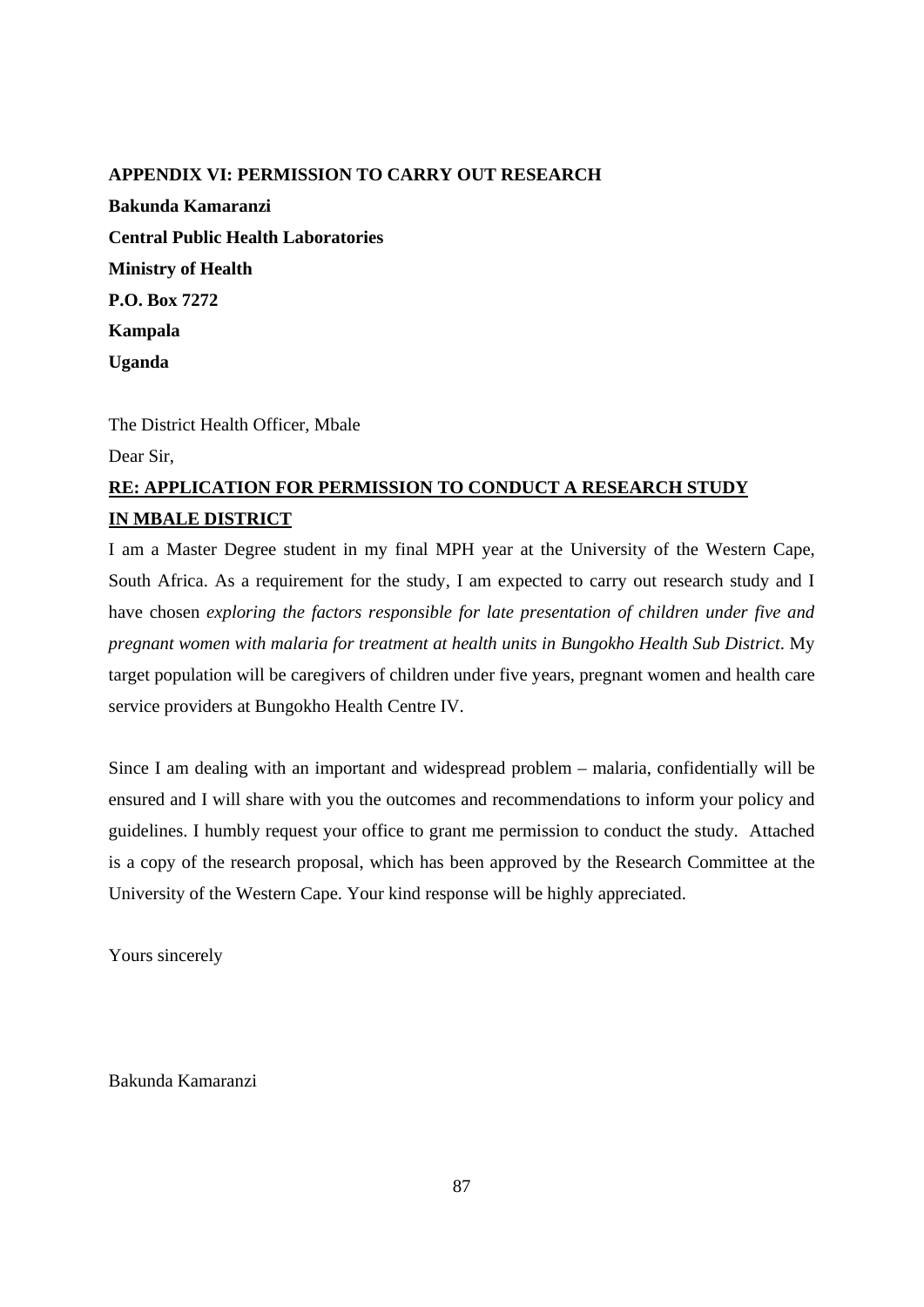## **APPENDIX VII: TRANSLATIONS**

#### **Focus group Discussion and Key Informant Guides**

Introductory steps

| <b>Topic/Step</b>                                    | <b>Comments/Action points</b>                                                                                   |
|------------------------------------------------------|-----------------------------------------------------------------------------------------------------------------|
| <b>Introduction</b>                                  | Facilitator introduces self, the participants and<br>٠<br>the research topic<br>Explain duration of the session |
| informant<br><b>Focus</b><br>group/Key<br>objectives | the objectives<br>explain<br><b>Briefly</b><br>of<br>the<br>$\bullet$<br>discussion                             |
| <b>Participants Consent</b>                          | Read the consent statement to participants and<br>proceed with the questions                                    |

**1A: Focus Group Discussion Guide (Caregivers of children under 5 years and pregnant women)** 

# **A. Assessment of the magnitude of the malaria problem**

- 1. Bisera ki oba mwezi ki abantu bomukitundu kino mwebasinga okulwalira?
- 2. Bikka bya bantu ki abasing okulwala?
- 3. Bakosebwa batya nga balwadde?. Wa ebyokulabirako…..
- 4. Omusujja gwensiri guva kuki?
- 5. Bubonero ki kwolabira?
- 6. Obujjanjabi bwomusujja gwe nsiri busangibwa wa?
- 7. Abantu abasing bakolaki eri omusujja gwensiri? Era bagwekuma batya?
- 8. Abantu bakolabatya okwewala omusujja guno? Bakola batya okukuma abaana bato obutalwala musujja?
- 9. Mungeri eyokukozesa obutimba bwensiri, miziziko ki gyenusanga?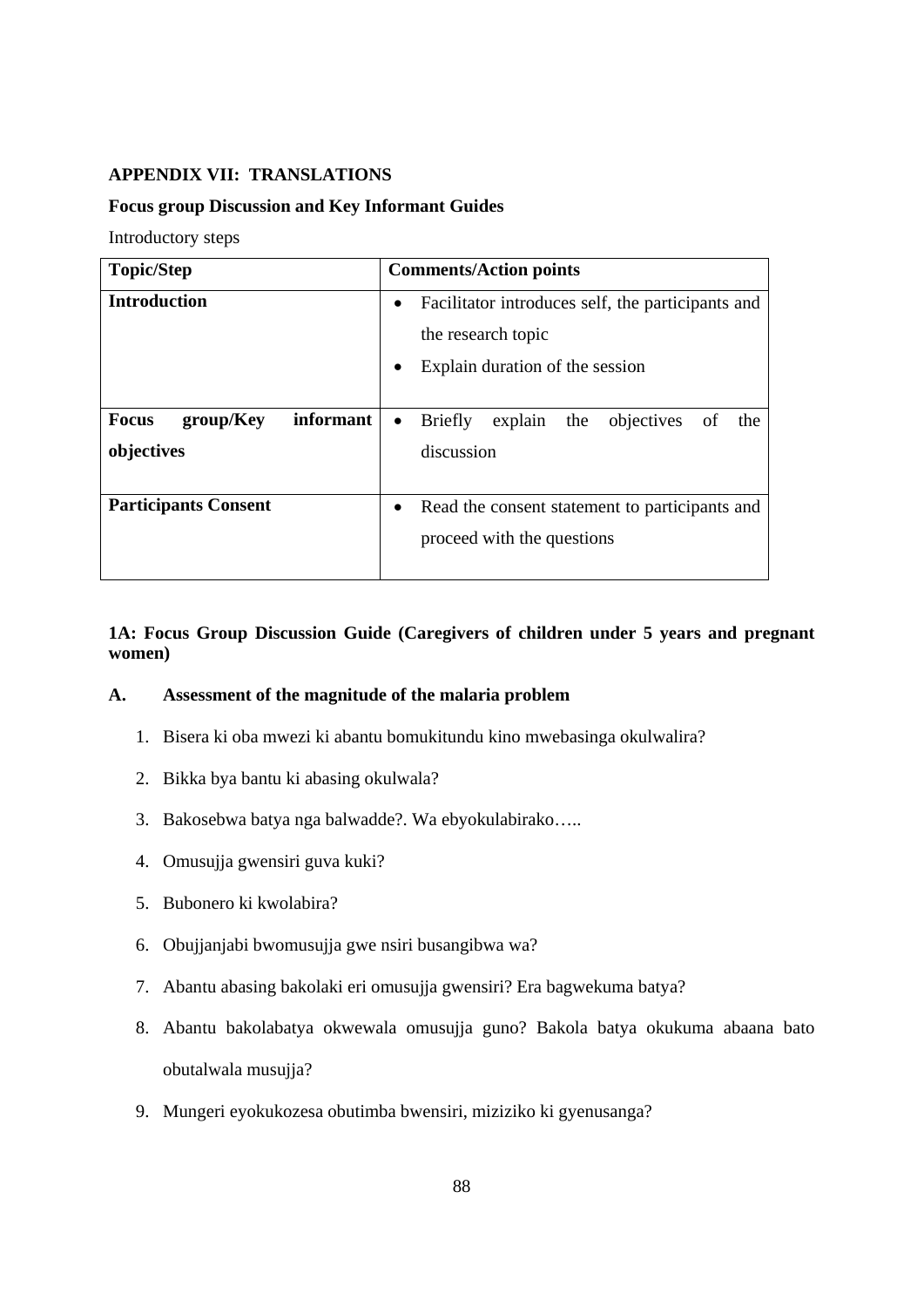- 10. Mulina ebimera ebigoba ensiri? Bimera ki?
- 11. Mufuyira ensiiri? Kiki kyemusinga okukozesa? Kiki kyemulowoza kwekyo? Waliwo ekibuzabuza ku dadalla erikozesibwa mukufuyira ensiri?
- 12. Ngeri ki abantu jebasinga okwetanira nga bagezako okuziyiza omusujja gwe nsiri?
- 13. Dagalla ki elyomusujja elisinga kukozesebwa?
- 14. Waliwo edagalla lyekinansi abantu ryebakozesa okuziyiza omusujja gwensiri?
- 15. Bikii ebisikiriza abantu okugenda mu malwaliro?
- 16. Bikii ebilemesa abantu okugenda okufuna obujjanjabi mumalwaliro?
- 17. Bwanguki abantu bwebagira okufuna obujjanjabi?
- 18. Ate abato wansi wemyaka etaano, bo mubatwala mukiseraki nga bafunye omusujja mu dwaliro?
- 19. Bwoba ogerageranya obujjanjabi bwo musujja bwangu okufuna era busoboka tebuserebwa? **UNIVERSITY** of the
- 20. Bwe bakuwa edaggala nga oina omusujja walimira era wagoberera abasawo bye bakugamba?
- 21. Buzibu ki obuli mukumila eddagala?
- 22. Bwanguki abantu mwebayinza okufunira obutimba bewnsiri?
- 23. Ndowoza ki eyekusa kubyobuwangwa gwomuntu alwadde omusujja gwensiri, era nsongaki enkyamu abantu jebawa nga bakozesa obutimba bwensiri mukuziyiza omusujja?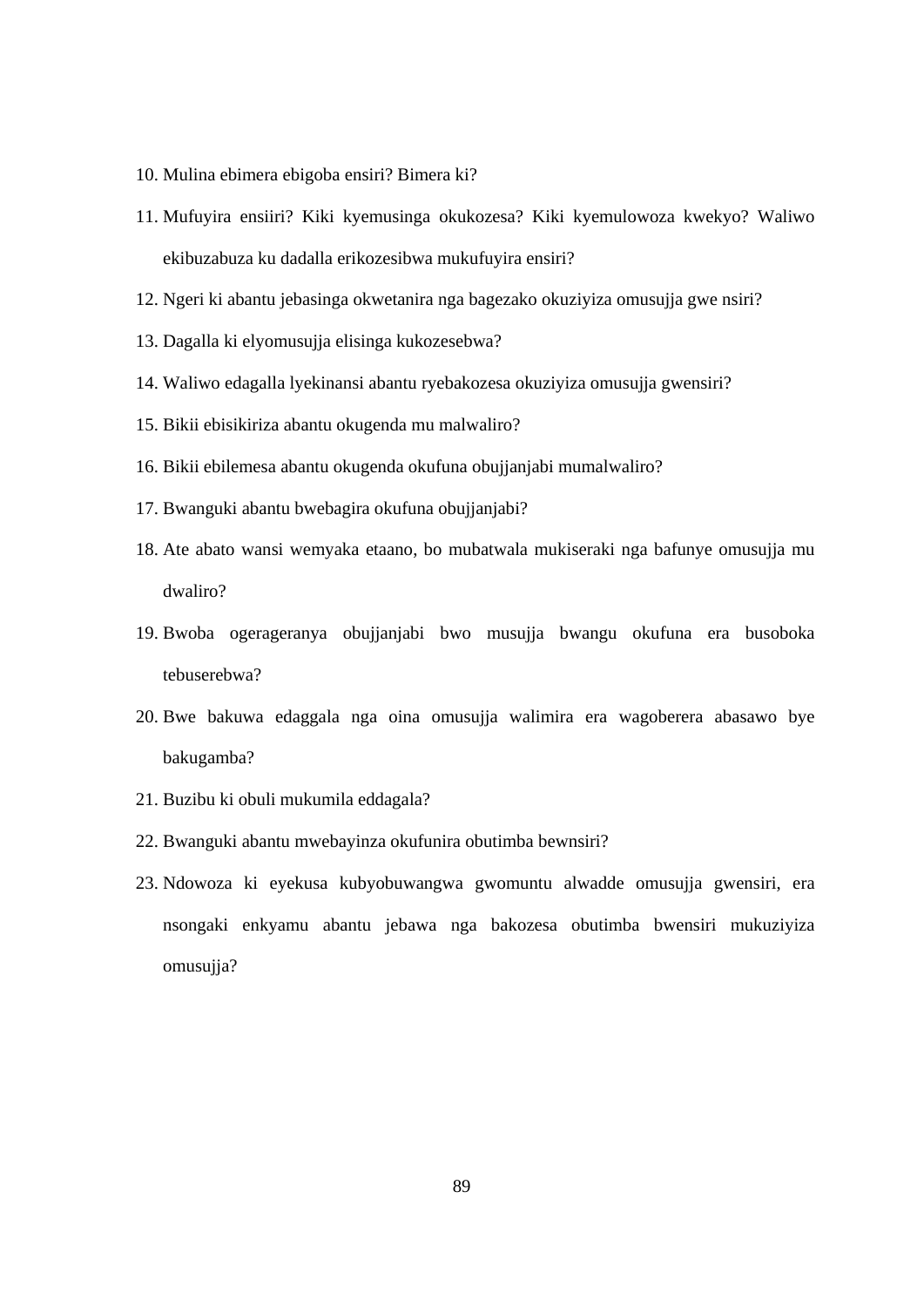## **1B: Key Informant In-depth Interviews (Health workers and selected Caregivers and pregnant women)**

- 1. Assessment of the problem of malaria in the area
- 2. Assessment of people's health seeking behavior
- 3. Management of malaria at household level
- 4. Assessment of the capacity of medical facilities to handle malaria cases
- 5. Achievements
- 6. Limitations
- 7. Assessment of availability of drugs **THE THEFT**
- 8. Waliwo abajja mukitundu kino okubasomesa kubyokuziyiza omusujja?
- 9. Bubaka ki bwe babawa ku musujja mu baana abali wansi we myaka etaano?
- 10. Basobola batya okukola obulungi nebibiina ebirala okuziyiza omusujja?
- 11. Abantu betanira batya okufuna obujjanjabiokuva ewa basawo?
- 12. Abasawo bekinansi batataganya obujanjabi bwomusujja?
- 13. Bi ki ebilemesa abantu okwetanira obujanjabi okuva mu basawo?
- 14. Tusobola tutya okwetangira omusujja gwensiri? (What practical consideration can be suggested regarding mobilization of community residents? fostering volunteerism, commitment etc?)
- 15. Ki ki ekyetagisa abasawo okusobola okola ne bibiina ebirala mu kifo kyamwe?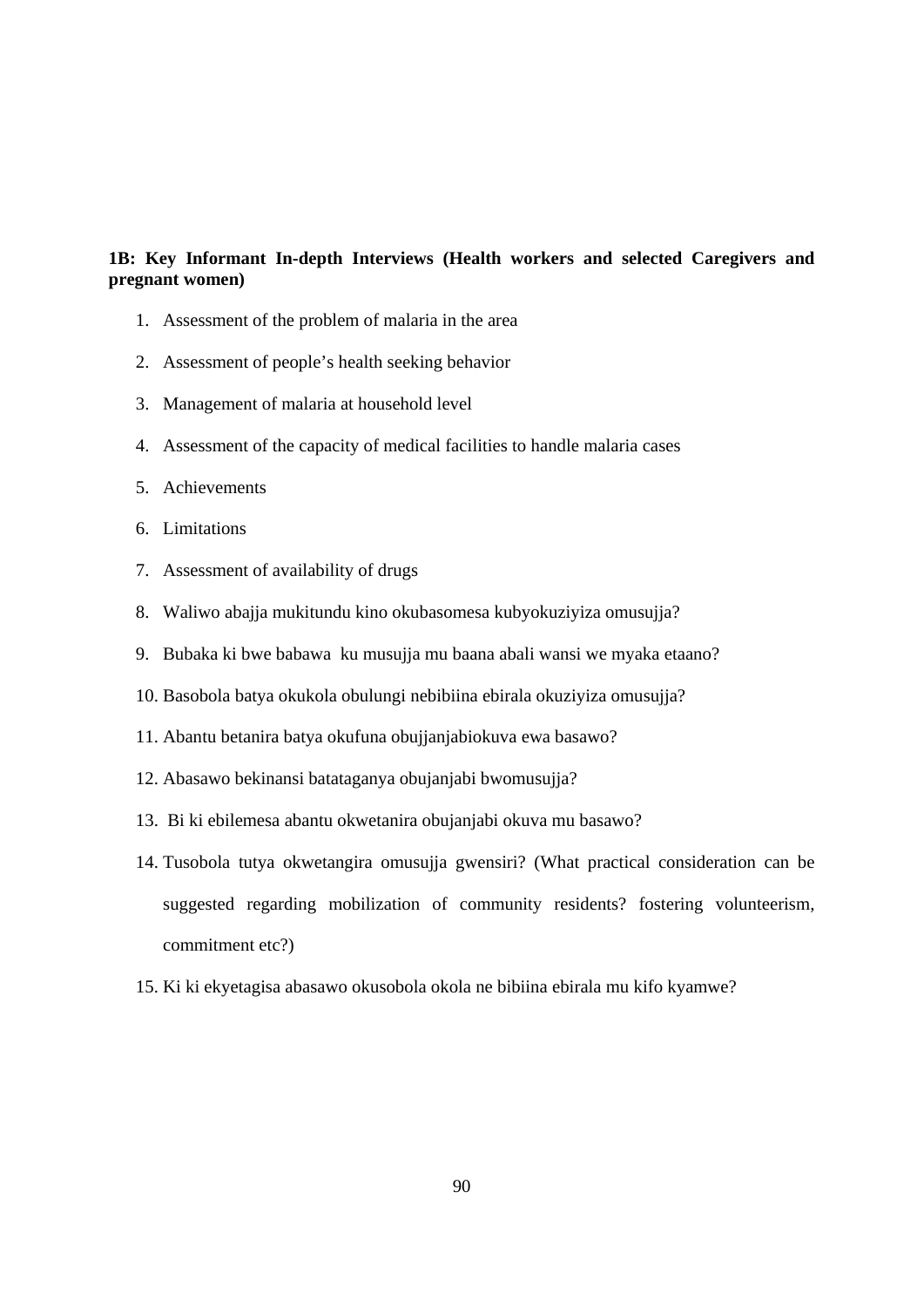

## **UNIVERSITY OF THE WESTERN CAPE**

*Private Bag X 17, Bellville 7535, South Africa Tel: +27 21-959, Fax: 27 21-959*  **E-mail:**

## **INFORMATION SHEET FOCUS GROUP PARTICIPATION**

## **Project Title: Factors associated with late presentation of children under five and pregnant women with malaria for treatment at health units in Bungokho Health Sub District**

## **Okunonyereza kunno kuli kuki?What is this study about?**

Okunonyerezibwa kunno kukolebwa Kamaranzi Bakunda nava mu University of the Western Cape. Tukwaniriza okwetaba mu kunonyereza kunno kuba obeera mu kitundu kiinno atenga oyina omwaana nga wamyaka etaano obanga oli lubuto atenga ofuna obujanjabi okuva mu Bungokho Health Centre IV. Okunonyerezibwa kunno kuli ku nsonga eziletera abaana nabakyala abembuto okukerwa okunonya obujanjabi mu dwaliro nga bayina omusujja ogwensiri.

# **Kiki kyemunjagaza mukunonyereza kunno?**

Oja kusabibwa okutubulira ku byomanyi ne ku byoriwooza nga tuli mu kibiina. Edobozi lyo lija ku kwatibwa ku lutambi kitusobozese obutafirwa bimu ku byo noyogera. Okugabana ku bilowoozo kuja kutwala esawa emu.. Oli wa dembe okukiriiza oba okugaana okwetaba mu kudamu ebibuzo byaffe. Bwonoba okiriza okwetaba mu meetingi eno, oli wa dembe esawa yoona okukivaamu. Bwonobanga tokiriza okudamu ebibuuzo byaffe, tkija kukukosa, ojakuba nga ofuna obuyambi ku dwaliro lino nga bulijjo.

#### **Okwetaba kwangw kujakukuumibwa ng ka kyaama?**

Tujja kugezako ng bwekisooboka okukuuma byoona byetwogera mukibiina kiino nga bya kyaama. Byoona byetunawandika tujja kubisibira mu office nga omusomi yekka yasobola okubikozesa. Amanya go tegagenda kukozesibwa mu reporta gye tuna fulumya kunsonga enno. Na tuwandiikda tuja kukuuma amanya go mu kyaama.

#### **Buzibuki obuli mu kwetaba mukunonyereza kunno?**

Tewajja kubeerawo okukosebwa kwona byonoyetaba mu kuteasa kunno.Obulamu bwo tebuja kukosebwa mungeri yoona.

#### **Nunamu ki mukunonyerezza kunno?**

Omusomo guno sigwakuyamba gwe ngo muntu naye omusomi agezaako okutegera lwali abaana na'bakyara abembuto bakerewa okugenda mulariro nga bayina omusujja owensiri. Tuyina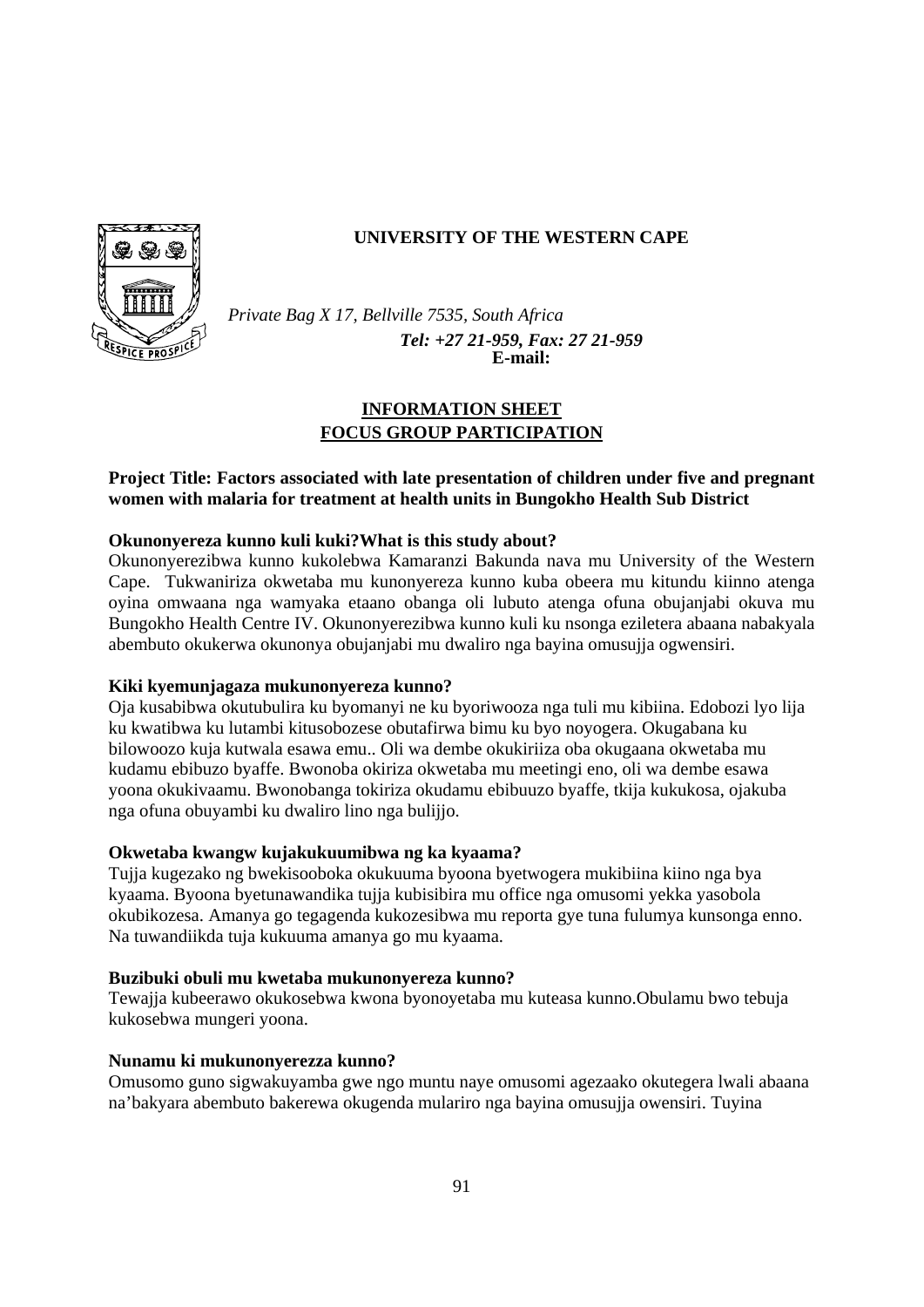obwesige nti, bye tunayiga bija kuyamba abantu bengeri zino okufuna obujanjabi obwa mangu nga bakafuna omusujja.

#### **Nsobola okuva mu kunonyereza kwona oba nina okuberamu?**

Okwtaba kwomu kiteso kiino kwa kyeyagarire.Osobora okusarawo obutetaba mu kuteesa kunno. Bwo salawo okwetaba mu kuteesa kunno osobora okukivaamu esawa yoona. Okwo bwekuba okusalaawo kwo tekigeda kukusa mungeri yoona.

#### **Waberawo okuyambibwa kwona singa nkosebwa okwetaba mukunonyereza kunno?**

Toyina kyogenda okufunirawo nga oyetabey mu kuteesa kunno. Naye gwe nabomuka yawe nabarara abomumbeera ngeno gyolimu oba abayina obuzibu nga buno bajja kuyambibwa. Olusi abant abamu bawulira nga baganyibwamu bwebogera ebintu ebibaluma. Kiino bwekinakuyamba ojakuba kyogobeemu. Biino byetwogera bijakukuumwa ng byakyaama oleme okukosebwa oba okulowooza nti abantu abalala baja kubitegera. Tetujja kukozesa amaanya go mu kuteesa kunno.

#### **Bwemba nina kyembuuza?**

Okunonyereza kunno kukolebwa Kamaranzi Bakunda okuva mu Department of Community Health okuva mu University of the Western Cape. Bwoba oyina byobuuza ku kunonyereza kunno osobola okutukirira Kamaranzi Bakunda at 0772 647676 or email kbakunda@gmail.com. Bwoba oyina kyobuuza ku kunonyerezza kunno oba ngofunye obuziibu bwoona obuva kukunonyerezza kunno osobola okutukirira supervisor.

Supervisor: Hazel Bradley School of Public Health University of the Western Cape Private Bag X17 Bellville 7535 Telephone #: +27-21-959-2809



**UNIVERSITY** of the **WESTERN CAPE** 

Okunonyereza kunno kukakasibwa University of the Western Cape's Senate Research Committee and Ethics Committee.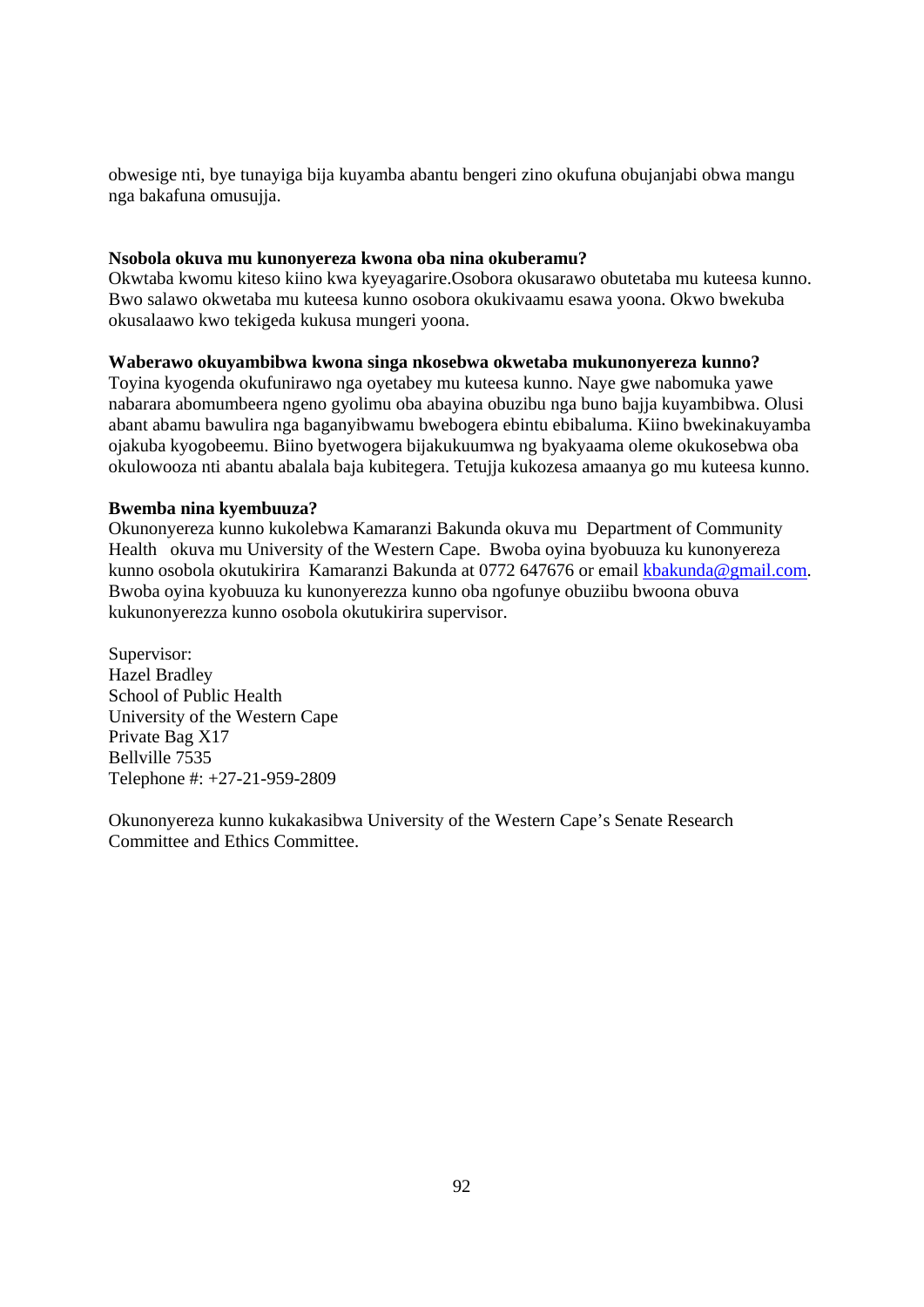

## **UNIVERSITY OF THE WESTERN CAPE**

*Private Bag X 17, Bellville 7535, South Africa Tel: +27 21-959, Fax: 27 21-959* **E-mail:**

## CONSENT FORM FOR FOCUS GROUP PARTICIPATION

Nyinyonyoledwa ate ntegela bulungi nti okunonyereza kunno kujja kuyamba abantu baffe okubeera nobulamu obulungi. Nkitegera nti okwetaba mukunonyereza kunno kwa kyeyagarire ate nkikiza nga sikakidwa. Okukwta edobozi lyange kulutambi.

Ntegera bulungi nti nsobola okuvaamu esawa yoona nga bwenakyagalaate kino tekigenda kunkosa mungeri yoona omukufuna obujanjabi bwoona bwenabanetaza.

Ntegera bulungi nti nina okukuuma bukikimu ekinayogerwa mu kuteesa kunno nga byakyaama kunze ate sigenda kubyogera nga tuvude mukuteesa kuno nga teeka ekitiibwa mubilowoozo bya banange.

………………………………….. ………………………………………

Witness's signature (Research Assistant) Participant's signature/thumbprint

Researcher………………………….. Date……………..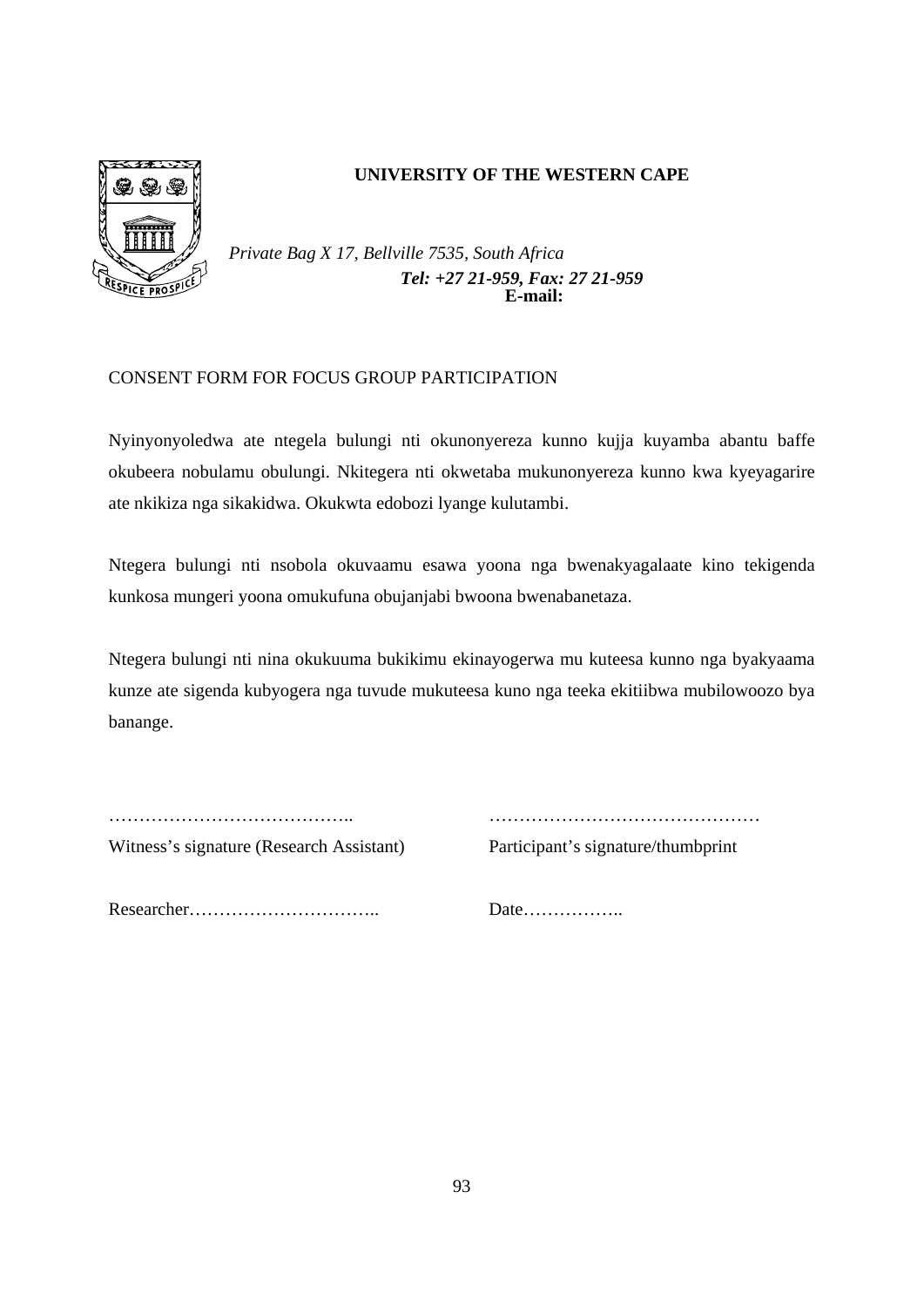

## **UNIVERSITY OF THE WESTERN CAPE**

*Private Bag X 17, Bellville 7535, South Africa Tel: +27 21-959, Fax: 27 21-959*  **E-mail:**

## **INFORMATION SHEET IN-DEPTH INTERVIEWS**

## **Project Title: Factors associated with late presentation of children under five and pregnant women with malaria for treatment at health units in Bungokho Health Sub District**

#### **Okunonyereza kunno kuli kuki?What is this study about?**

Okunonyerezibwa kunno kukolebwa Kamaranzi Bakunda nava mu University of the Western Cape. Tukwaniriza okwetaba mu kunonyereza kunno kuba obeera mu kitundu kiinno atenga oyina omwaana nga wamyaka etaano obanga oli lubuto atenga ofuna obujanjabi okuva mu Bungokho Health Centre IV. Okunonyerezibwa kunno kuli ku nsonga eziletera abaana nabakyala abembuto okukerwa okunonya obujanjabi mu dwaliro nga bayina omusujja ogwensiri.

#### **Kiki kyemunjagaza mukunonyereza kunno?**

Oja kusabibwa okutubulira ku byomanyi ne ku byoriwooza nga tuli mu kibiina. Edobozi lyo lija ku kwatibwa ku lutambi kitusobozese obutafirwa bimu ku byo noyogera. Okugabana ku bilowoozo kuja kutwala esawa emu.. Oli wa dembe okukiriiza oba okugaana okwetaba mu kudamu ebibuzo byaffe. Bwonoba okiriza okwetaba mu meetingi eno, oli wa dembe esawa yoona okukivaamu. Bwonobanga tokiriza okudamu ebibuuzo byaffe, tkija kukukosa, ojakuba nga ofuna obuyambi ku dwaliro lino nga bulijjo.

#### **Okwetaba kwangw kujakukuumibwa ng ka kyaama?**

Tujja kugezako ng bwekisooboka okukuuma byoona byetwogera mukibiina kiino nga bya kyaama. Byoona byetunawandika tujja kubisibira mu office nga omusomi yekka yasobola okubikozesa. Amanya go tegagenda kukozesibwa mu reporta gye tuna fulumya kunsonga enno. Na tuwandiikda tuja kukuuma amanya go mu kyaama.

#### **Buzibuki obuli mu kwetaba mukunonyereza kunno?**

Tewajja kubeerawo okukosebwa kwona byonoyetaba mu kuteasa kunno.Obulamu bwo tebuja kukosebwa mungeri yoona.

#### **Nunamu ki mukunonyerezza kunno?**

Omusomo guno sigwakuyamba gwe ngo muntu naye omusomi agezaako okutegera lwali abaana na'bakyara abembuto bakerewa okugenda mulariro nga bayina omusujja owensiri. Tuyina obwesige nti, bye tunayiga bija kuyamba abantu bengeri zino okufuna obujanjabi obwa mangu nga bakafuna omusujja.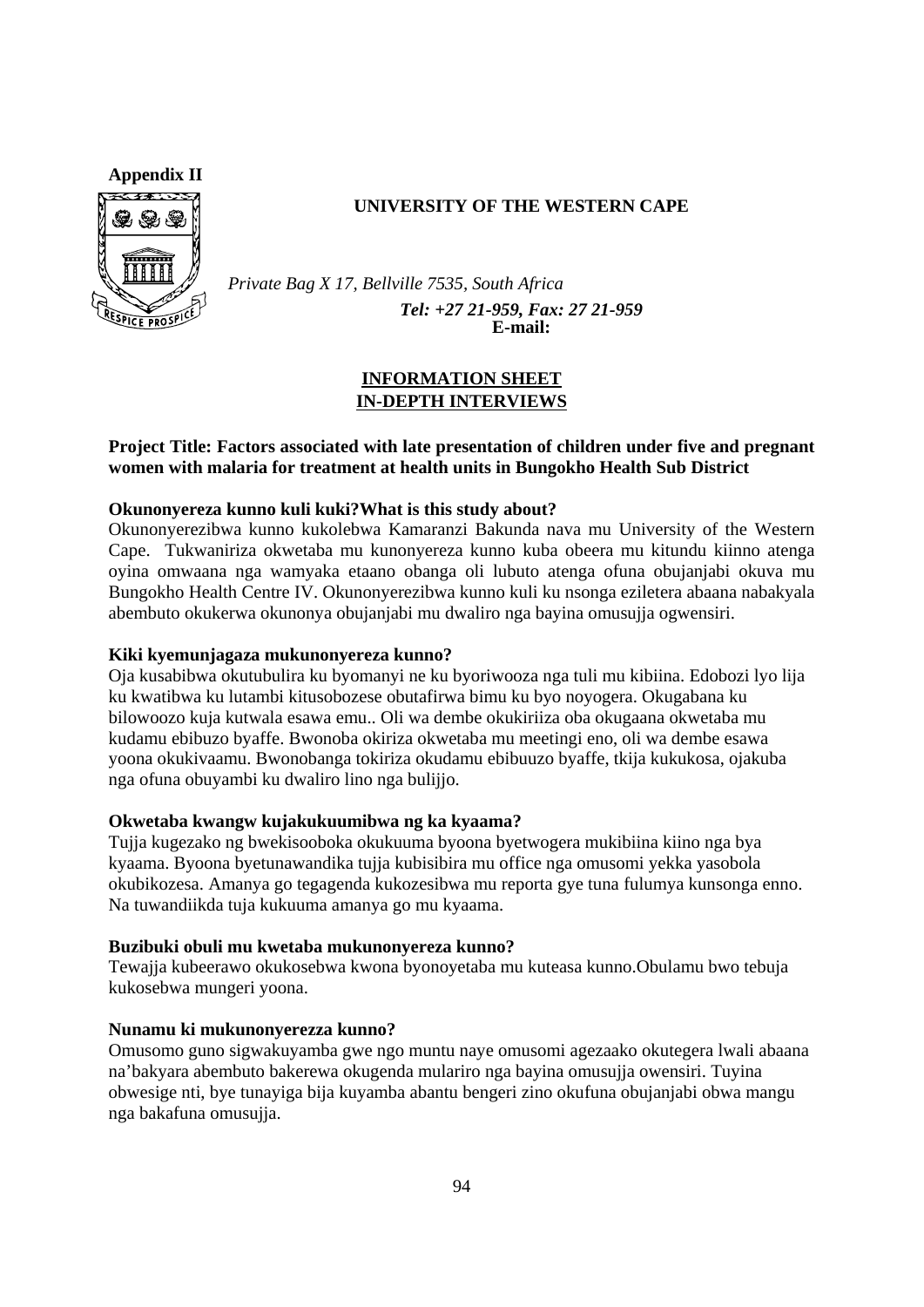#### **Nsobola okuva mu kunonyereza kwona oba nina okuberamu?**

Okwtaba kwomu kiteso kiino kwa kyeyagarire.Osobora okusarawo obutetaba mu kuteesa kunno. Bwo salawo okwetaba mu kuteesa kunno osobora okukivaamu esawa yoona. Okwo bwekuba okusalaawo kwo tekigeda kukusa mungeri yoona.

#### **Waberawo okuyambibwa kwona singa nkosebwa okwetaba mukunonyereza kunno?**

Toyina kyogenda okufunirawo nga oyetabey mu kuteesa kunno. Naye gwe nabomuka yawe nabarara abomumbeera ngeno gyolimu oba abayina obuzibu nga buno bajja kuyambibwa. Olusi abant abamu bawulira nga baganyibwamu bwebogera ebintu ebibaluma. Kiino bwekinakuyamba ojakuba kyogobeemu. Biino byetwogera bijakukuumwa ng byakyaama oleme okukosebwa oba okulowooza nti abantu abalala baja kubitegera. Tetujja kukozesa amaanya go mu kuteesa kunno.

#### **Bwemba nina kyembuuza?**

Okunonyereza kunno kukolebwa Kamaranzi Bakunda okuva mu Department of Community Health okuva mu University of the Western Cape. Bwoba oyina byobuuza ku kunonyereza kunno osobola okutukirira Kamaranzi Bakunda at 0772 647676 or email kbakunda@gmail.com. Bwoba oyina kyobuuza ku kunonyerezza kunno oba ngofunye obuziibu bwoona obuva kukunonyerezza kunno osobola okutukirira supervisor.

Supervisor: Hazel Bradley School of Public Health University of the Western Cape Private Bag X17 Bellville 7535 Telephone #: +27-21-959-2809



**WESTERN CAPE** 

Okunonyereza kunno kukakasibwa University of the Western Cape's Senate Research Committee and Ethics Committee.